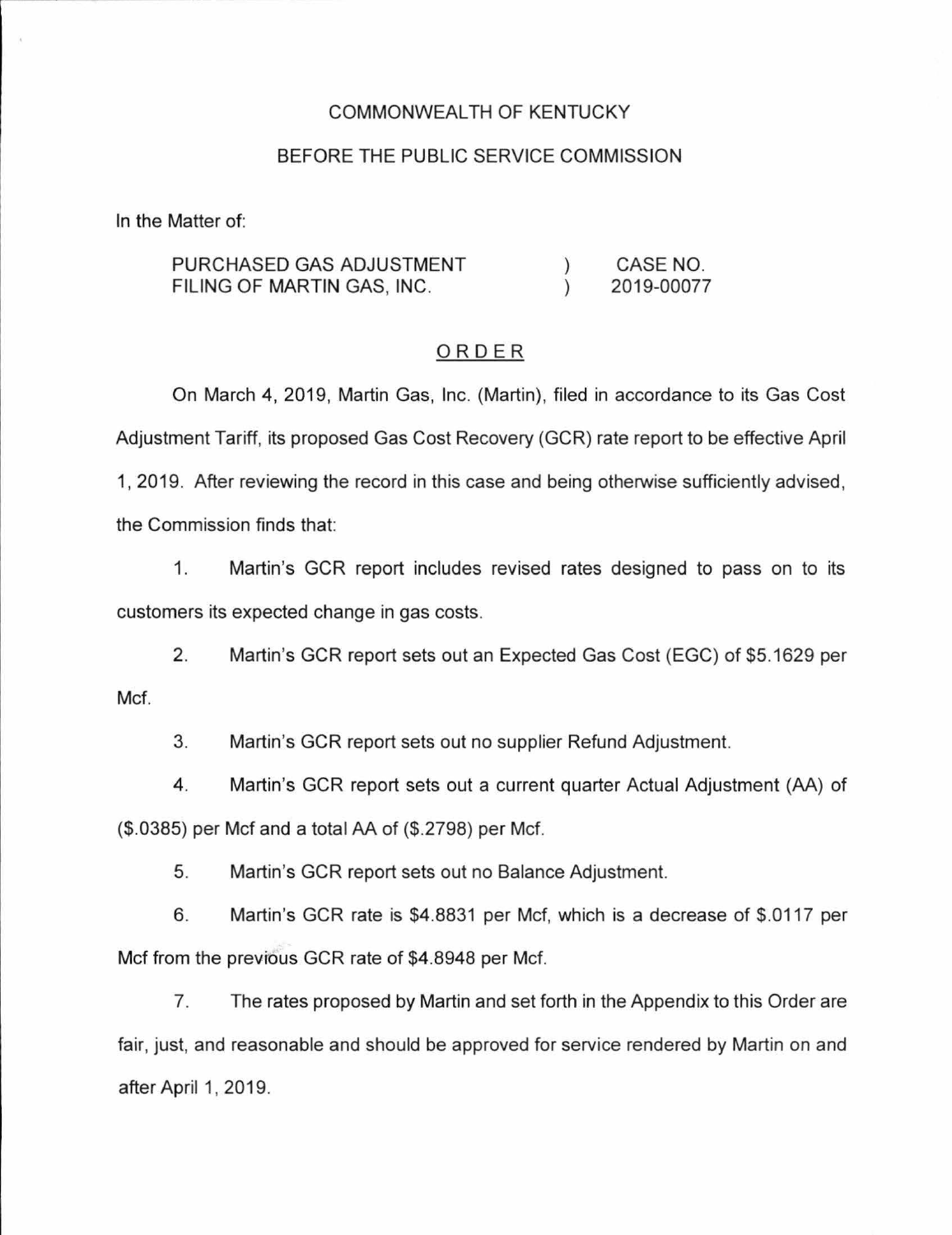IT IS THEREFORE ORDERED that:

1. The rates proposed by Martin and set forth in the Appendix to this Order are approved for service rendered on and after April 1, 2019. Although Martin's GCR rate report did not provide 30 days' notice to the Commission as required by its tariff, KRS 278.180(2) authorizes the Commission to make a reduction in rates effective in less than 30 days.

2. Within 20 days of the date of entry of this Order, Martin shall file with this Commission, using the Commission's electronic Tariff Filing System, revised tariff sheets setting out the rates approved herein and reflecting that they were approved pursuant to this Order.

3. This case is closed and removed from the Commission's docket.

## [REMAINDER OF PAGE INTENTIONALLY LEFT BLANK]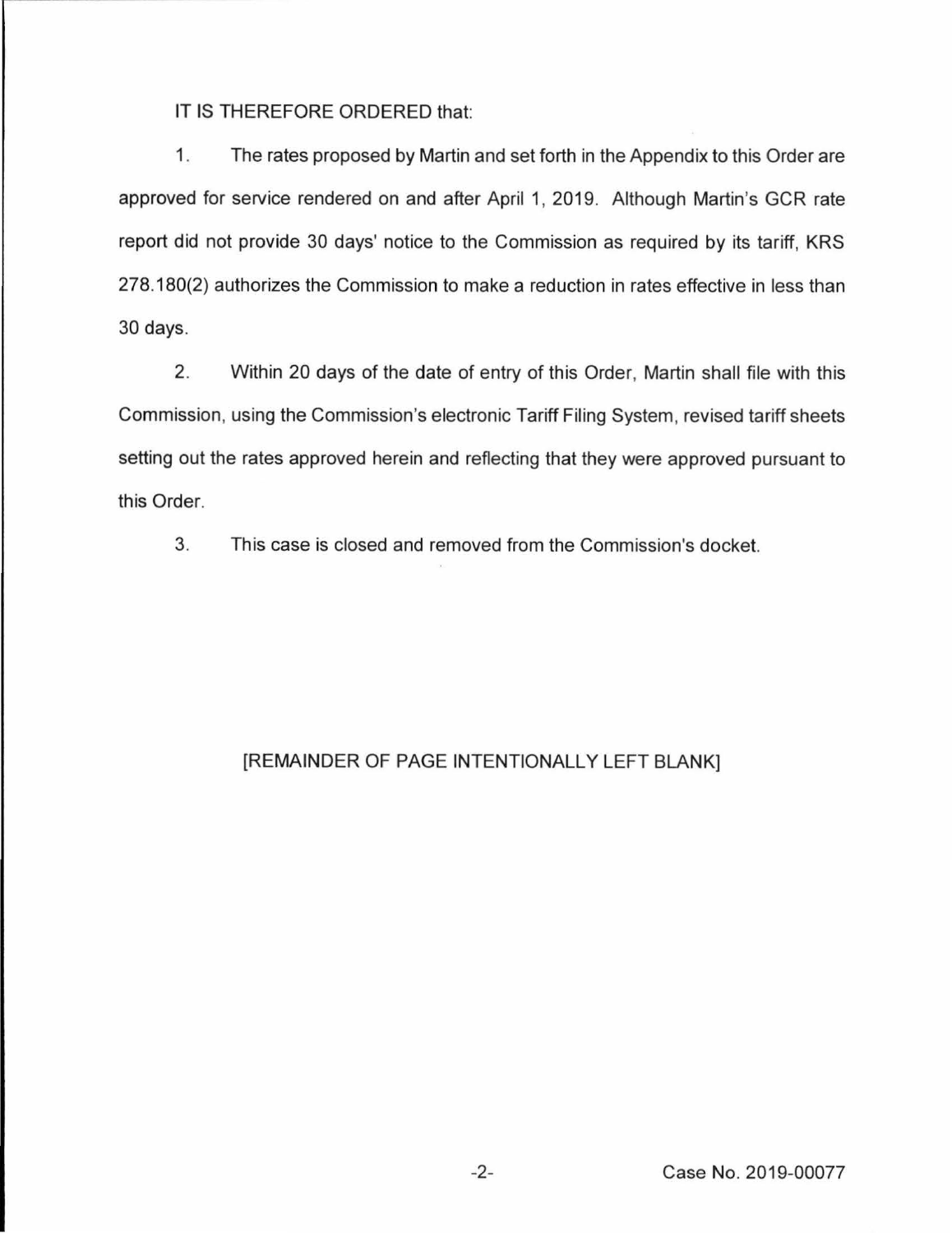By the Commission



**ATTEST:** 

Vurso **Executive Director** 

 $\sim 10$ 

Case No. 2019-00077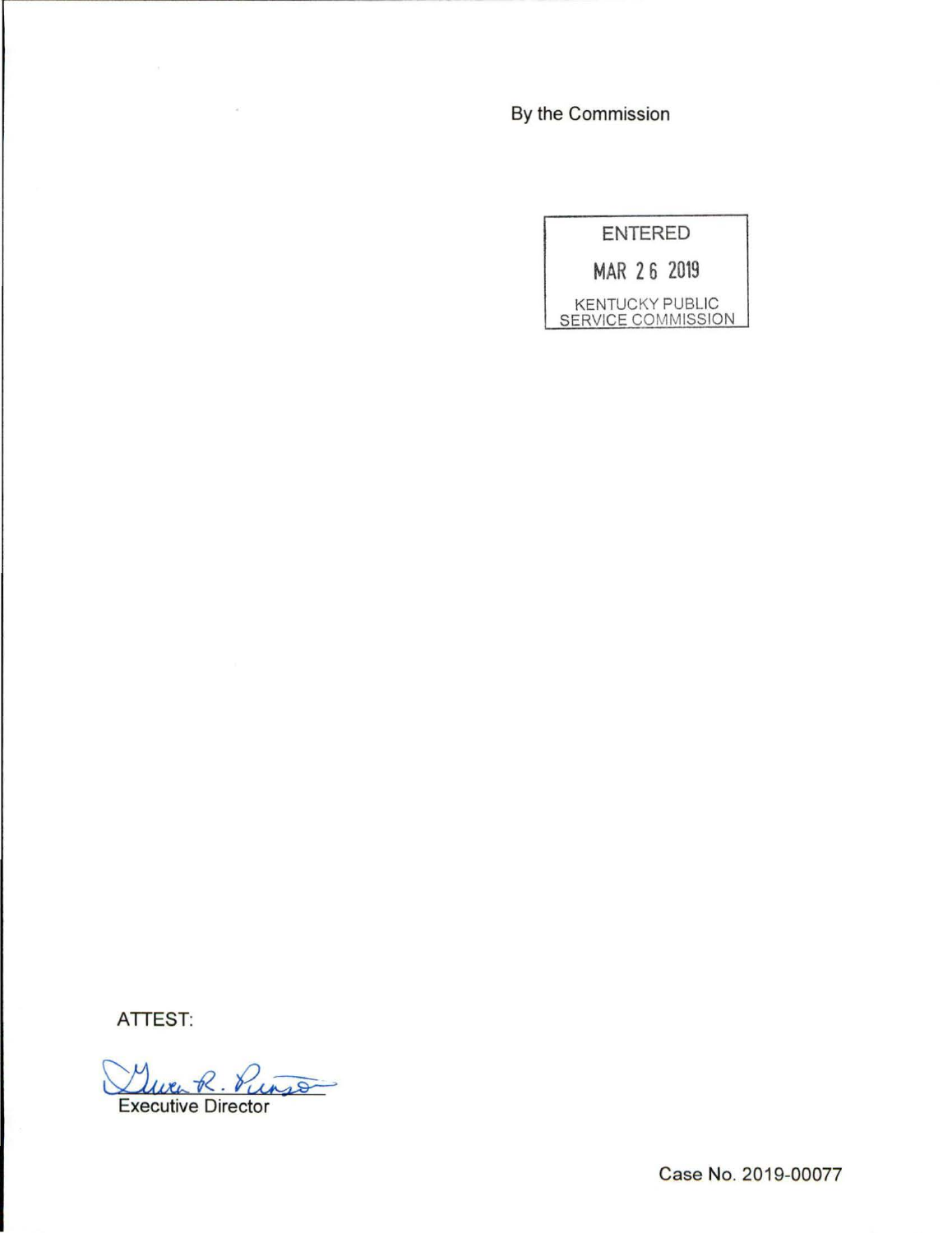## APPENDIX

# APPENDIX TO AN ORDER OF THE KENTUCKY PUBLIC SERVICE COMMISSION IN CASE NO. 2019-00077 DATED **MAR 2 6 2019**

The following rates and charges are prescribed for the customers in the area served by Martin Gas, Inc. All other rates and charges not specifically mentioned herein shall remain the same as those in effect under the authority of this Commission prior to the effective date of this Order.

 $\sim$   $\sim$ 

### Retail Rates

|         | <b>Base Rate</b> | Gas Cost<br>Recovery<br>Rate | Total  |
|---------|------------------|------------------------------|--------|
| All Mcf | 4.9946           | \$4.8831                     | 9.8777 |